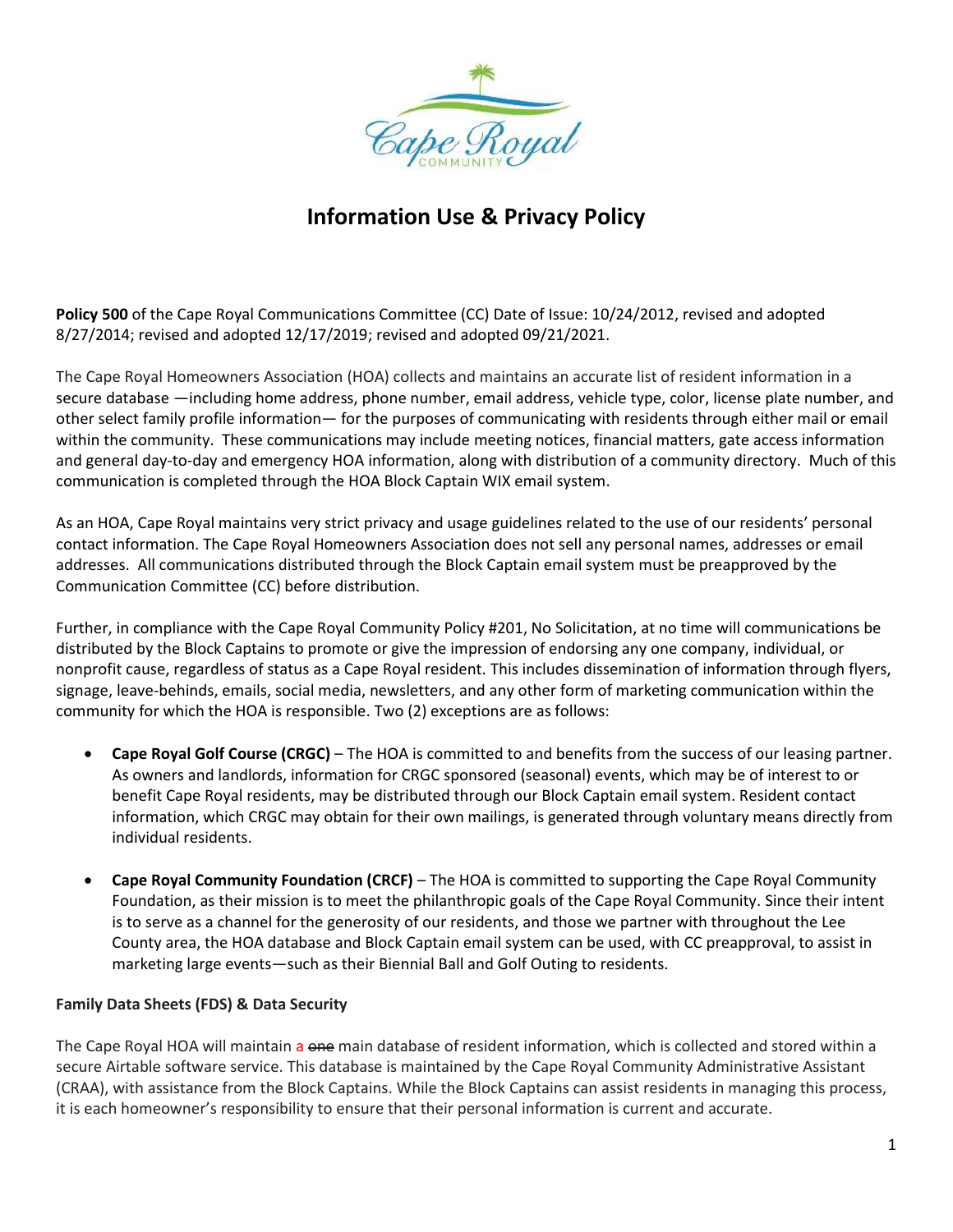

Residents can enter new and/or updated information on the community website's Family Data Sheet (FDS) form at <https://www.caperoyalhoa.com/fds> .The form is encrypted and does not actually access the live database. Rather, the form submission sends a record of the requested changes to the CRAA's attention. The CRAA will review the information and confirm its validity prior to uploading the changes to the live database.

• **Airtable.com security practices (as stated on their website).** *Maintaining the security and privacy of our customers' data is our utmost concern at Airtable -- our success and credibility depend on it. All data you enter into Airtable remains yours, and we are committed to ensuring that your data is not seen by anyone who should not see it. Airtable's data is encrypted both when it is sent to and from our servers, as well as when it is at rest. To protect your content in transit, Airtable uses 256-bit SSL/TLS encryption. At rest, Airtable content is protected using 256-bit AES encryption. Airtable's production data is regularly backed up to a separate, isolated location and all backups are encrypted. You also have the option to manually back up your bases by exporting individual tables as CSV files or by retrieving your data via the Airtable API.*

### **Authorization & Access**

The CC reserves the right to review any communiqué prior to posting, to ensure that the communications resources are being used in compliance with this policy and other HOA policies. Access to communication resources is at the sole discretion of the CC. Generally, the community is given access to the various forms of communication, while the content will be reviewed and approved by the CC.

Individuals should understand, therefore, that they have no right to privacy with respect to any messages or information created or maintained on the HOA's media resources, including personal information or messages. Accordingly, if they have sensitive information to post, they should use alternative means to do so. Deletion or removal of information, documents, or messages maintained on the HOA's media resources is at the sole discretion of the CC.

Access to resident data and other HOA documents will be limited for use by the following HOA Committees, as authorized by the HOA Board for the following functions:

| Committee/<br>Person                      | Database/System                              | <b>Administrator Access &amp; Back Up</b>                                                                                   | <b>Source/Process</b>                                                                                                                                                                                             |
|-------------------------------------------|----------------------------------------------|-----------------------------------------------------------------------------------------------------------------------------|-------------------------------------------------------------------------------------------------------------------------------------------------------------------------------------------------------------------|
| HOA<br>Administrative<br>Assistant (CRAA) | Airtable – FDS<br>database<br>administration | 2 chairs purchased annually: 1. CRAA and<br>2. Covenants Lead<br>One additional individual acts as a backup<br>to the CRAA. | <b>Block Captains and Committee Leads are</b><br>permitted View-Only access of selected<br>sections of data as approved by HOA<br>Board. They do not have access to enter<br>or update data in the live database. |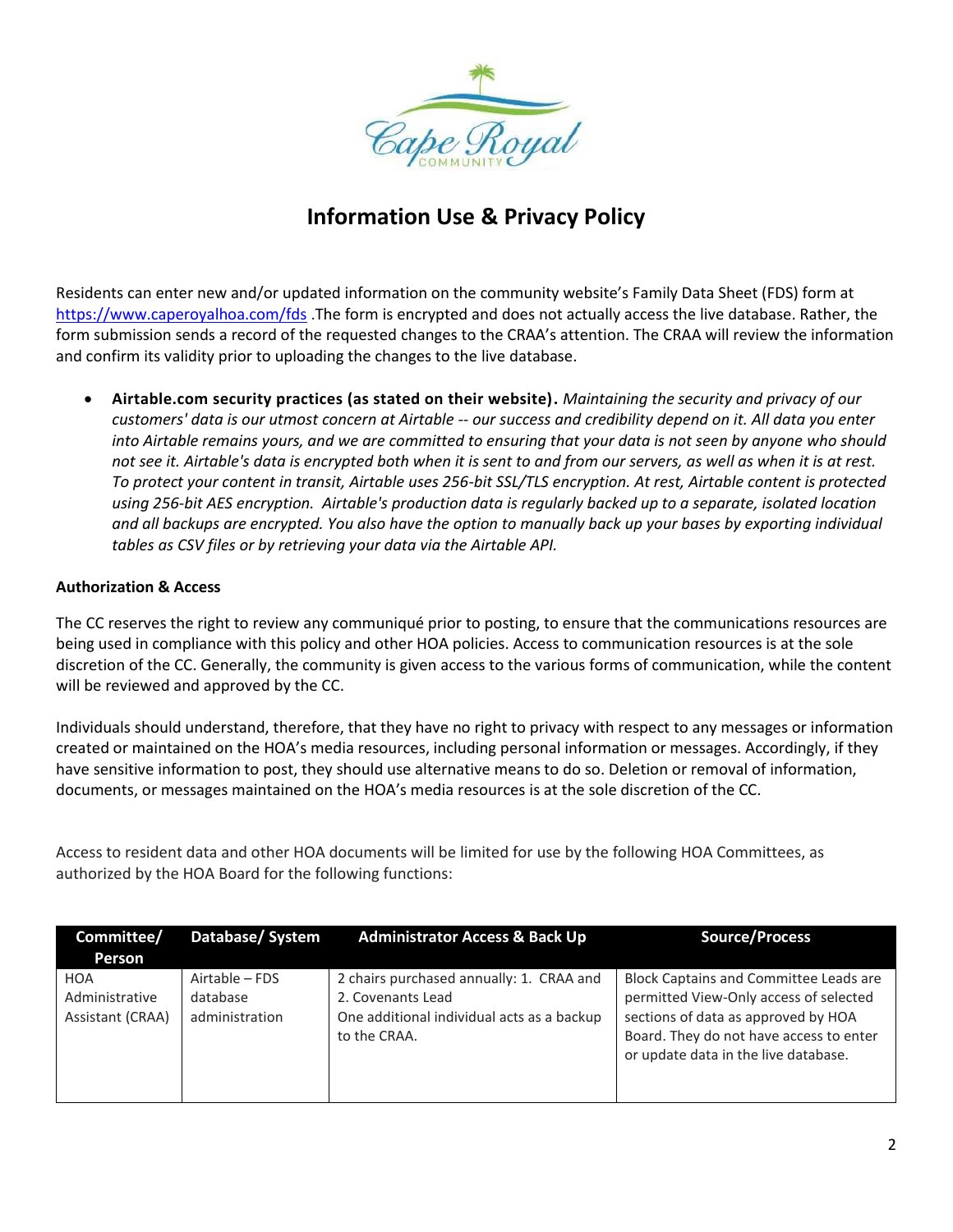

| Committee/<br>Person                          | Database/System                                                                                  | <b>Administrator Access &amp; Back Up</b>                                                                                                                                                                        | <b>Source/Process</b>                                                                                                                                                                                                                                                                                               |
|-----------------------------------------------|--------------------------------------------------------------------------------------------------|------------------------------------------------------------------------------------------------------------------------------------------------------------------------------------------------------------------|---------------------------------------------------------------------------------------------------------------------------------------------------------------------------------------------------------------------------------------------------------------------------------------------------------------------|
| <b>HOA Archives</b>                           | Google Drive & Docs                                                                              | The CRAA is responsible for archive<br>maintenance, with 'invitation only' access<br>granted to current HOA board members &<br>select committee members approved by<br>the HOA President and our Webmaster.      | There are 2 different HOA Archives:<br>General Information and Sensitive<br>Information for confidential HOA files<br>and documents.                                                                                                                                                                                |
| Architectural<br><b>Review Board</b><br>(ARB) | Airtable<br>&<br>Paper Format                                                                    | The CRAA is responsible for maintaining<br>the submitted ARB data with View-Only<br>access granted to the ARB chair and<br>committee members.                                                                    | The database contains summary results<br>of the requests and deliberations along<br>with communication and/or photos<br>where necessary. Does not include<br>specific builder, i.e. Policy 600,<br>constructions agreements, etc., which<br>are maintained separately in paper<br>format by the ARB Chair and CRAA. |
| Covenants<br>Committee                        | Airtable                                                                                         | The CRAA and Covenants Lead are<br>responsible for approving and maintaining<br>the data, with Form input and View-Only<br>access granted to Covenant Committee<br>members.                                      | Covenant violations, photos, and<br>correspondence with individual residents<br>is recorded and stored here for follow up<br>and resolution.                                                                                                                                                                        |
| Finance<br>Committee                          | QuickBooks for HOA<br>financial matters                                                          | The HOA accountant is responsible for<br>maintenance and input.                                                                                                                                                  | Certain resident updates related to<br>property ownership are available from<br>Airtable.                                                                                                                                                                                                                           |
| Gate Access<br>Committee                      | Door King System<br>for community<br>access                                                      | The CAC committee chair and one<br>assistant are responsible for updating<br>changes related to gate access.                                                                                                     | Relevant resident updates are available<br>from Airtable.                                                                                                                                                                                                                                                           |
| Communications<br>Committee                   | HOA & Community<br>Website & Block<br>Captain Emails-<br>hosted by Wix.com                       | The Webmaster and Block Captain Email<br>Committee are responsible for updating<br>and maintaining the website and Block<br>Captain emails. This includes database<br>content, the contact list & functionality. | Relevant email addresses are available<br>from the Block Captains and should<br>match those in the Airtable database.<br>CC approves communication before<br>distribution.                                                                                                                                          |
| Communications<br>Committee                   | Nextdoor.com - a<br>social media<br>platform                                                     | Next Door Coordinator and Webmaster.                                                                                                                                                                             | Encouraged as the community social<br>media platform, however, voluntary for<br>residents. The community's Nextdoor<br>Coordinator monitors compliance with<br>community standards.                                                                                                                                 |
| Communications<br>Committee                   | Directory                                                                                        | Updated and assembled by Directory<br>Coordinator.                                                                                                                                                               | Data is available from Airtable with<br>corrections provided by Block Captains.                                                                                                                                                                                                                                     |
| Communications<br>Committee                   | <b>HOA Email</b><br>addresses and the<br>Cape Royal phone<br>number on the<br>community website. | The Webmaster and one assistant are<br>responsible for updating HOA emails and<br>phone and for monitoring incoming<br>communication from the public and<br>residents.                                           | Monitors incoming communication via<br>main HOA phone and email. Responds<br>directly or distributes to HOA Board<br>President-or appropriate Committee<br>Chair-for response and follow up.                                                                                                                        |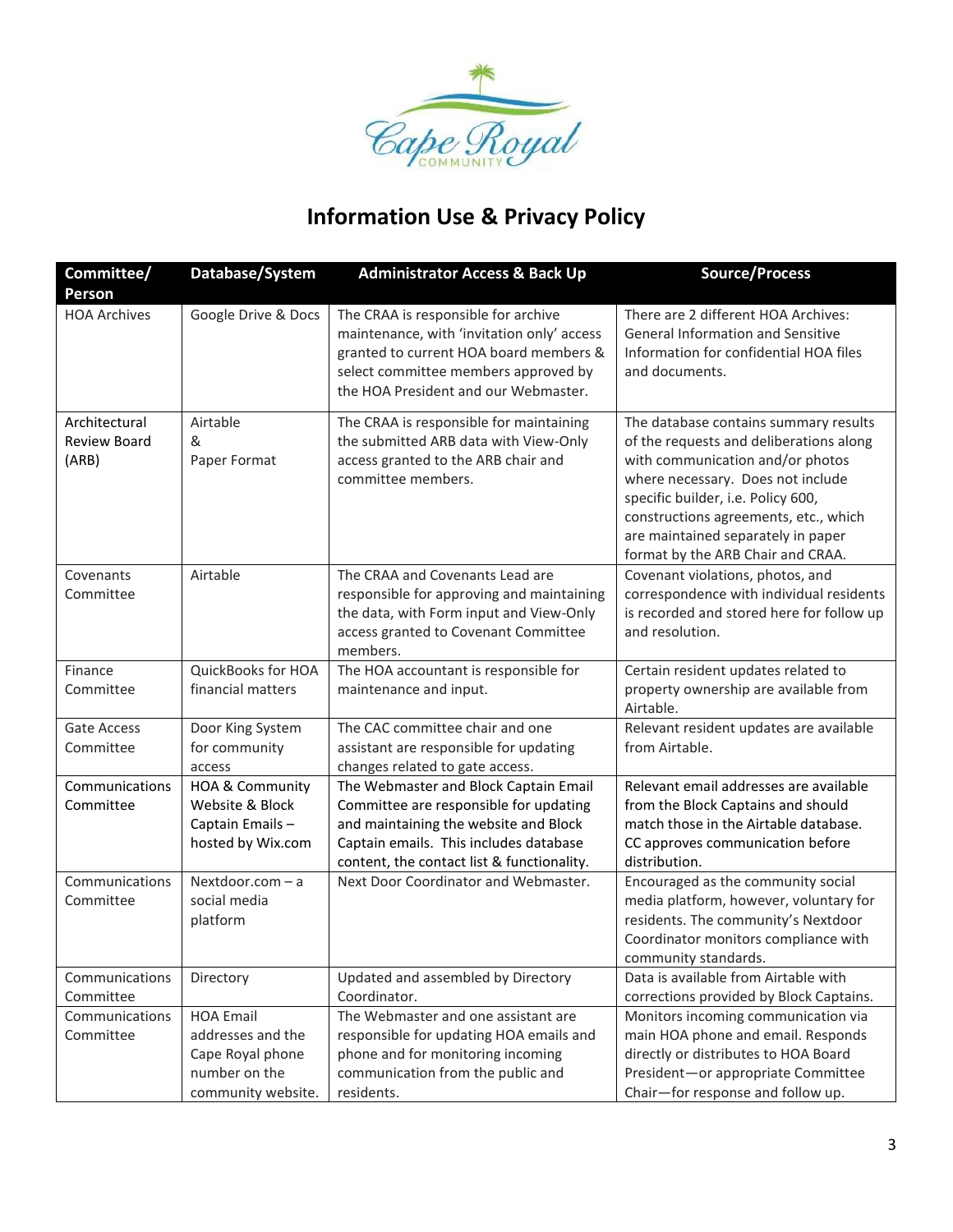

Further information on individual committee usage of FDS data is as follows:

### **Architectural Review Board (ARB)**

The ARB is responsible for reviewing, approving and enforcing architectural plans and specifications for new construction and major improvements. ARB information in Airtable is a summary results of the requests and deliberations along with some communications and/or photos where it deems necessary. It does not contain the complete document history (ex. no Policy 600, Construction Agreements, etc.). The ARB Chair maintains the builder floor plans and CRAA maintains paper files for all the other documents related to any project. The only access to Airtable information is via View-Only access for the Chair and members.

#### **Covenants Committee**

The Covenants Committee is responsible for identifying property violations and for seeking corrections with individual homeowners. Throughout the process they are responsible for maintaining documentation, as outlined in the Florida statutes. These historical records are stored in the Airtable database. Each committee member has View Only access to identify resident contact information. They also have access to a Covenant Input Form for recording observations and photographs. As with other input forms for Airtable, the form is encrypted and submitted to the CRAA and Covenant Chair for review. Upon review and validation, the CRAA uploads the data into the Airtable database.

#### **Finance Committee**

The Finance Committee manages HOA finances, develops annual budgets, and ensures conformance with legal responsibilities. Additionally, they are responsible for collection of the HOA's annual assessment and the directed assessment for golf course purchase debt retirement, as well as other HOA-related fees attributed to individual residents in Cape Royal. FDS information related to property ownership is provided by the CRAA for upload into a QuickBooks program to facilitate completion of these tasks.

#### **Community Access Committee (CAC)**

The CAC is responsible for managing the processes that control access to our Community through our North and West gates. They are also responsible for maintaining entry security equipment and communicating with local law enforcement agencies. Updated vehicle data, provided by the resident via the FDS and reviewed by the appropriate Block Captain, is paired with the resident's individual household access code. This FDS information is then provided by the CRAA for upload into a Door King program to allow automated access to the community.

#### **Website**

In accordance with FL statute 718.111, the CC provides and maintains an independent website and email system hosted by an independent third-party provider (Wix.com). The website is dedicated to the structure, responsibilities, and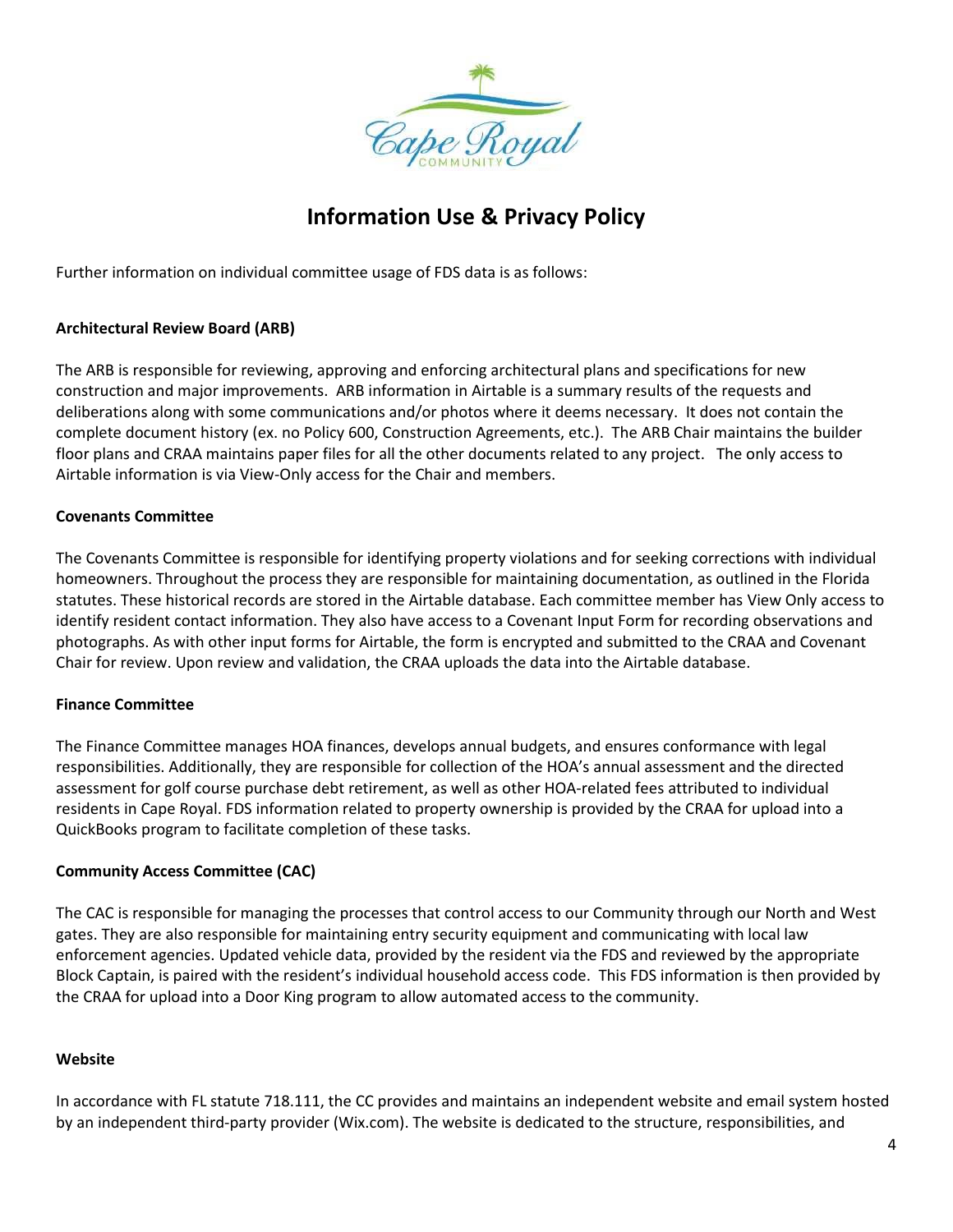

activities of the HOA and provides a platform for viewing activities, required notices, records, and documents that may be posted by the association. The Communication Committee (CC) of the HOA Board is responsible for maintaining all the website's content. The website contains a password-protected section to display required meeting minutes and other confidential HOA documents that must be accessible to the HOA members.

• **Wix.com Security (as stated by the company).** *Wix has implemented security measures designed to protect the Personal Information you share with us, including physical, electronic and procedural measures. Among other things, we offer HTTPS secure access to most areas on our Services; the transmission of sensitive payment information (such as a credit card number) through our designated purchase forms is protected by an industry standard SSL/TLS encrypted connection; and we regularly maintain a PCI DSS (Payment Card Industry Data Security Standards) certification. We also regularly monitor our systems for possible vulnerabilities and attacks, and regularly seek new ways and Third Party Services for further enhancing the security of our Services and protection of our Visitors' and Users' privacy.*

**Nextdoor.com** (The Cape Royal Community's Electronic Bulletin Board or Social Media Platform)

The Cape Royal Community's Nextdoor network was initiated when residents requested an "electronic bulletin board" that could be used to share information within the community. It proved to be an invaluable resource during the 2017 hurricane season. Nextdoor supplements our traditional Board of Directors and Block Captain communications by providing an environment for neighbor-to-neighbor communication. Participation is completely voluntary, with many Cape Royal residents electing to take part. While Nextdoor is neither directly supported nor managed by the HOA, the HOA acknowledges its place as an important communication tool and encourages its use by the membership.

- **Nextdoor.com Security & Privacy Protocol (as outlined on their website).** *Nextdoor is securely encrypted using the HTTPS Internet protocol. Violations of privacy or threats to someone's physical safety are not tolerated. Members can opt to adjust their privacy settings and, when appropriate, report a member's offending content. Nextdoor will take steps to remove reported offensive content and, in the extreme, a member can be barred from participation. In order to participate:*
	- *Every neighbor must verify their address in the neighborhood and use their real name.*
	- *• Personal information shared on Nextdoor will never show up in Google or other search engines.*
	- *• Nextdoor never shares your personal information with third-party advertisers.*

### **Community Directory**

The Communication Committee provides and maintains an annual community directory. The directory is available only in print format and consists of names, addresses, and telephone numbers of residents and community resources (e.g., clubhouse, fire, police, etc.). Updates for contact information are available from Airtable. **Block Captain Emails**

Cape Royal Block Captains are residents who volunteer their time and effort to the community. They are the conduit between the residents, the Board of Directors, and the various committees within our homeowners' association. They are responsible for encouraging and assisting residents in maintaining current and accurate FDS information, which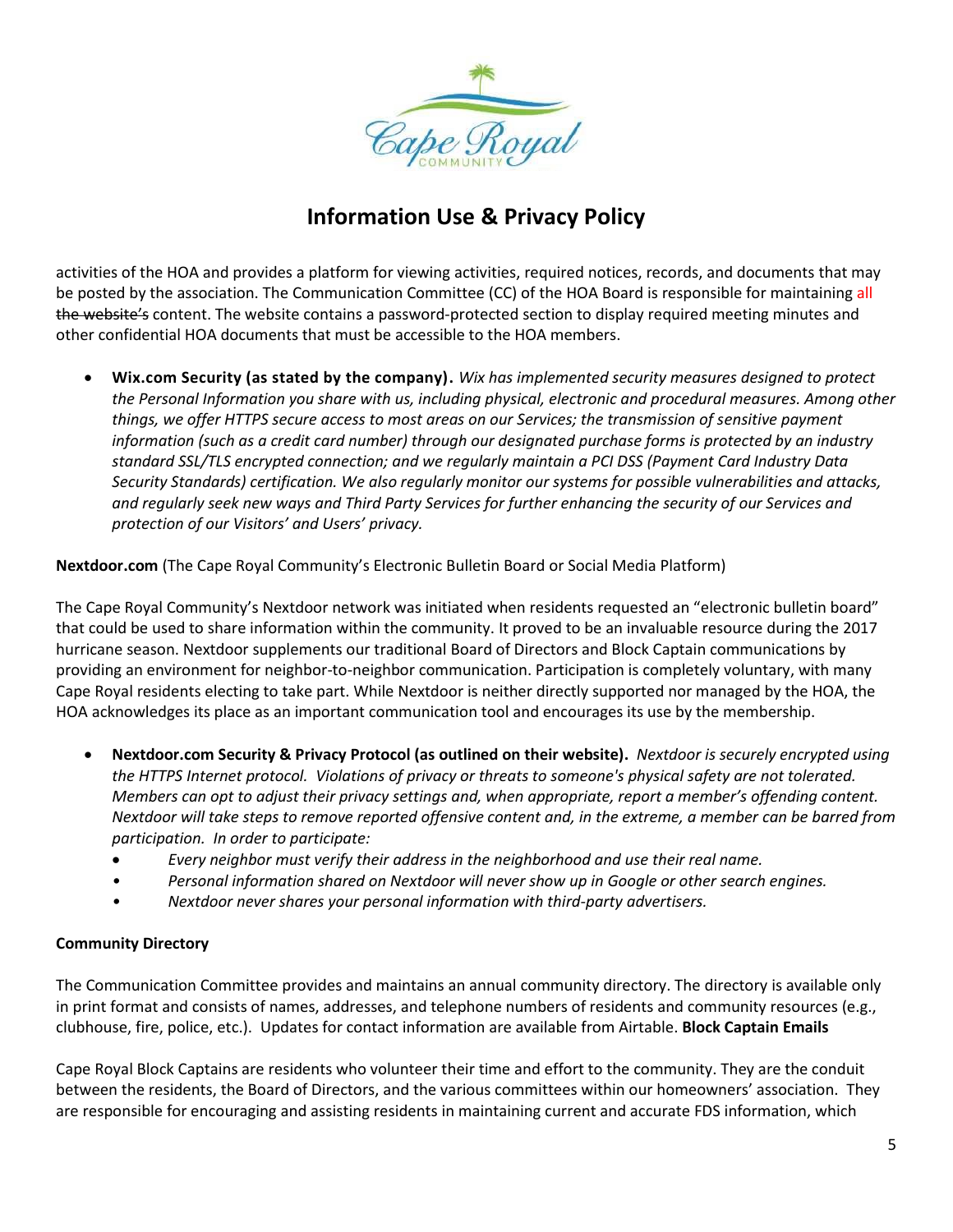

enables successful resident gate access, provides accurate directory information, and helps ensure successful delivery of email notifications through the Wix email system. Resident email addresses obtained by other Cape Royal Clubs, Groups or Clubs, are only generated through voluntary means directly from individual residents.

### **HOA Email and Phone Numbers**

The HOA maintains 5 email addresses and a general phone number to facilitate the flow of questions and information about the community for the public and residents. All are listed on the community website, caperoyalhoa.com. They include:

- General Info: info@caperoyalhoa.com / 941-681-0139
- Architectural Review Board: arb@caperoyalhoa.com / 239-896-4804
- Community Access Committee: caperoyalcac@caperoyalhoa.com / 941-257-3437
- Covenants Committee: covenants@caperoyalhoa.com
- Roads & Lighting: rdl@caperoyalhoa.com

The General Info email and phone number are monitored by the Webmaster and their committee. They will either respond directly or channel the communication to the HOA Board President or appropriate Committee Chair for response and follow up. The remaining email addresses forward messages to the respective committee chair's email of choice.

#### **Prohibited communications**

Activities that appear to sponsor direct selling are not allowed. For example, a resident may decide to host a community event in which the guest speaker provides a general educational session about their field of expertise. That session, however, should not be used to promote the speaker's products. The speaker can give out business cards at the end of the session.

This prohibition also extends to include promotion of a company owned by a Cape Royal resident or at which a Cape Royal resident may be employed. For example, when a resident offers to write a newsletter article about a service or upcoming event that may be of interest to the community, the resident's field of expertise or title may be mentioned, however the company name will not be mentioned.

Communications media cannot be used for knowingly transmitting, retrieving, or storing any communication that is:

- Used for personal reasons
- Discriminatory or harassing in nature
- Derogatory to any individual or group
- Obscure, defamatory or threatening
- In violation of any law (civil, copyright, etc.)